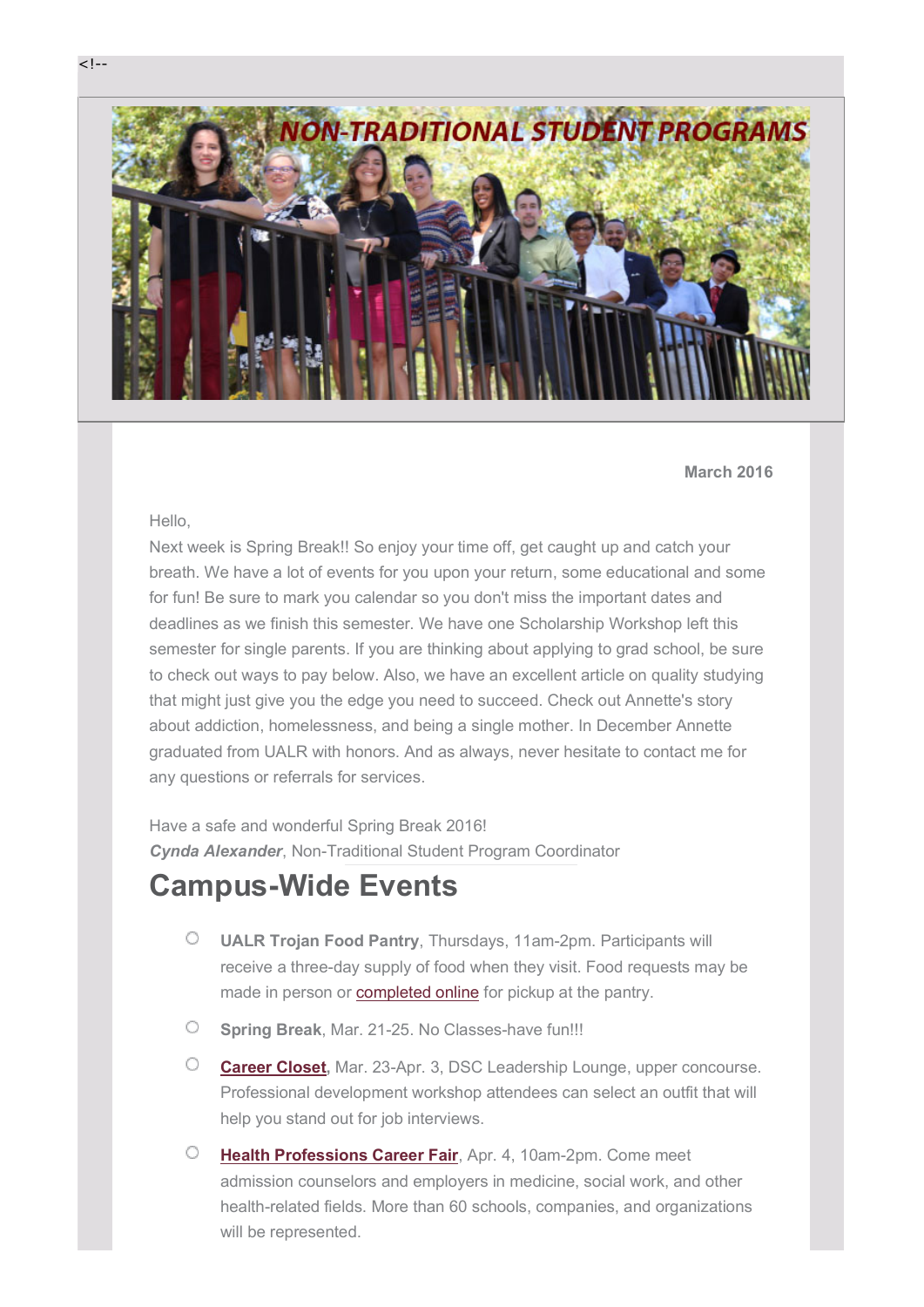- $\circ$ **Single Parent Scholarship Workshop**, March 30, 1:00-3:00. DSC Meeting Room D. SPSF will be going over what it takes to get a scholarship from them and how to keep it.
- $\circ$ **2016 UALR Research and Creative Works Expo**, Apr. 11th, 9am-4pm event, DSC, Ledbetter Hall. Undergraduates and graduates who have a current or last semester class assignment that might be an interesting presentation are encouraged to register for this event by March 30.

#### **The Power of Peer Mentoring**



Peer mentors draw from their own experience to offer encouragement and support to their mentees and provide a connection to our university.

**Become a Mentor**

**Request a Mentor**

**Peer Mentoring Answers**

### **Professional Development Tip: MOOCs**

MOOC (Massive Open Online Course) are FREE courses for certification from colleges all around the world in a wide variety of subjects. In addition to traditional course materials such as filmed lectures,

## **Did You Know**

There is more to UALR's fun side than basketball. You don't even have to leave the campus to find a lot of free or inexpensive things to do to enrich your life. It is important to lighten up occasionally from your hard work, so check out the following:

**Movies, Comedians, Massages, and More**. University Program Council (UPC) has it all. Check out their schedule of events. No cost.

**Art Galleries**.The art department maintains three art galleries in the Fine Arts Building that showcase traveling, invitational, solo, and group and student exhibits throughout the year. Check them out to see what is currently showing. No cost.

#### **2016 UALR Research and Creative Works Expo**,

Apr. 11th, 9am-4pm, DSC, Ledbetter Hall. Go and see what's cooking in an expo that offers an opportunity for both undergraduate and graduate students to showcase their research, scholarly, and creative endeavors in anything from arts to technology and everything in between. Both undergraduate and graduate work will be showcased. No cost.

**Latin Dance Association**. Interested in going dancing? Join the Latin Dance Association for some fun exercise, good camaraderie, and spicy salsa, merengue, and bachata dancing. Keep up with their schedule on their Facebook page. Also check out the fitness center's schedule for Zumba classes.

**Music Department**. Want some live music to enrich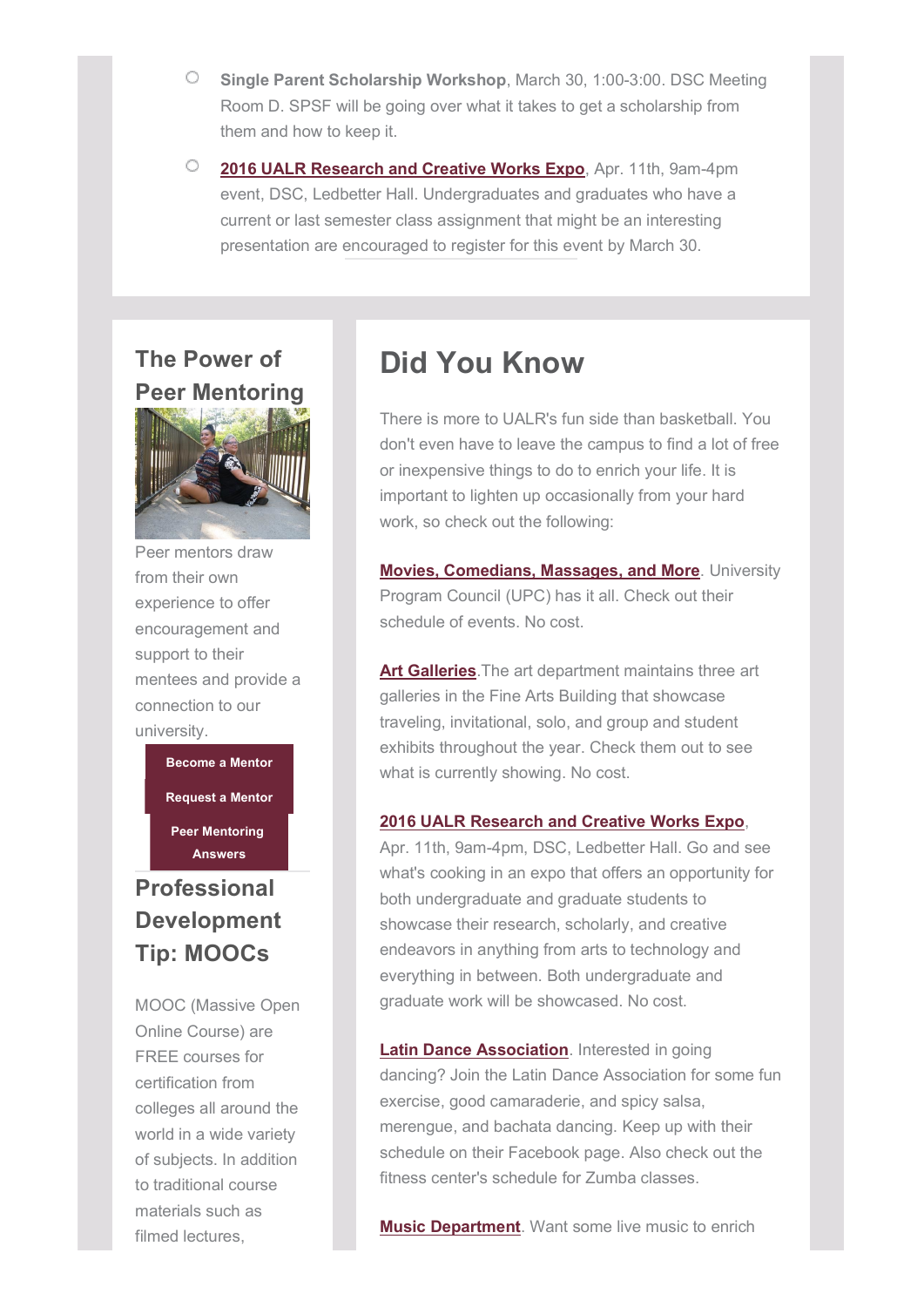readings, and **problem** sets, many MOOCs provide interactive user forums to support community interactions among students, professors, and teaching assistants

(TAs). Check out the opportunity to learn for free and earn a certification.

your soul? Look to the Department of Music calendar of events. You may have to leave the campus, but they feature anything from a jazz ensemble to Handel's "Messiah" which is coming up on Mar. 19 and 20. Call (501) 352‐2380 or visit www.praeclara.org for ticket information. \$5 for students.

**Theatre for Arts** is next showing Bodyworks, the annual spring dance festival featuring a variety of styles and unique approaches to contemporary dance, Apr. 21-24. Go to their website to keep up with current events.

## **How to Pay for Grad School**

Grad school does not mean the end of the line for financial assistance. Check out the following ways to make it happen:

- $\circ$ **Graduate Assistantships** provide partial or full tuition payment and a stipend. Usually the work is in teaching or research.
- O **Federal Aid Programs** include loans.
- O **Scholarships** may come from UALR colleges or departments, or outside organizations.
- 0 **Tuition Deferment Plan** enables you to sign up for an installment payment plan in person at the Cashier's Office or online by the payment due date if you do not have enough financial aid to cover your entire balance due each semester.
- 0 **Payroll Deduction**. Student must be a full time employee in the University of Arkansas System. Please contact the Cashier's office for more information.
- $\bigcirc$ **Veteran Benefits** may include grants you do not have to pay back, Federal Work-Study, loans you do not have to pay back.

#### **Highlighting Students: One Story at a Time**

Annette said she was "tired of living the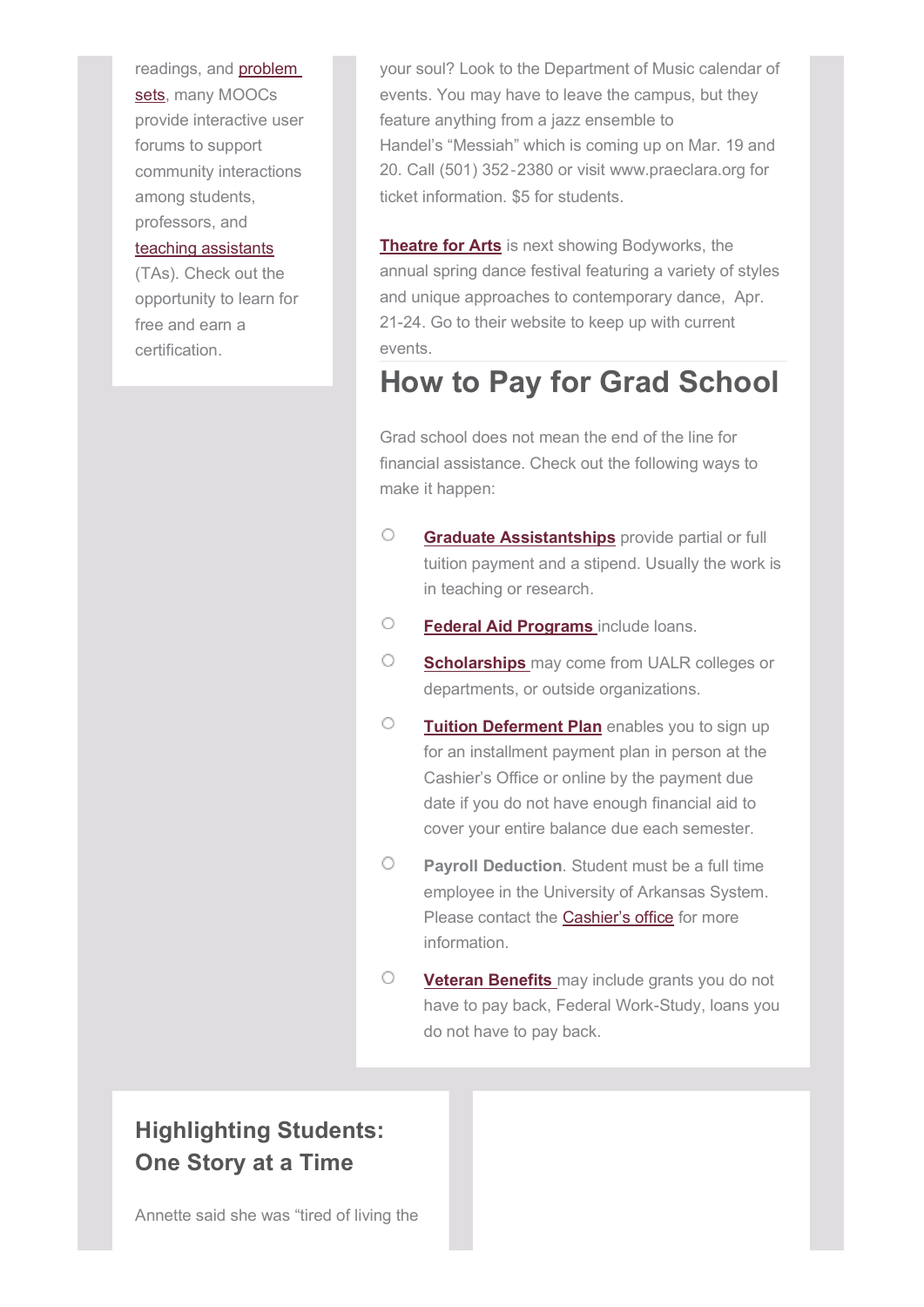way I was living. I had just gotten so disgusted with life and existing I couldn't work. I couldn't focus on anything productive, and I couldn't stop using. "My thing was to try to get a grip," says Annette. So get a grip Annette did. Annette realized she needed help. She "wanted help so bad" she went to the hospital and told them she wanted to kill herself, though she didn't really. That got her the required 72 hour hold that she needed to start to figure out how to get help with her chemical dependency and life. Read her story here…



**Ms. Annette Blair**

# **Study Tips: Quality vs. Quantity**

You can spend a lot of time spinning your wheels studying by quantity vs. quality. Do you do any of the following?:

- $\degree$  Read the text over and over all the way through for a test.
- Continue researching a dead topic because you don't want to consider changing the topic.
- Refuse to ask your professor for help when you are stuck.
- $\circ$ Spend hours and hours "studying" but still don't know the material.

If you want to have QUALITY VS. QUANTITY study time, consider doing some of the following:

- Get clarification or guidance from your professor if you are unsure of the important points to study.
- $\circ$  Highlight or make index cards of the main points of your textbook and lecture material to study.
- Study material earlier for smaller amounts of time rather than cramming a  $\circ$ bunch of information later.
- $\circ$ Find your particular best mode to study, whether it is writing it down, listening to a recording of the lecture or your own notes, or drawing diagrams to give you a visual.
- $\circ$ Discover why the material you are studying is important for the class, but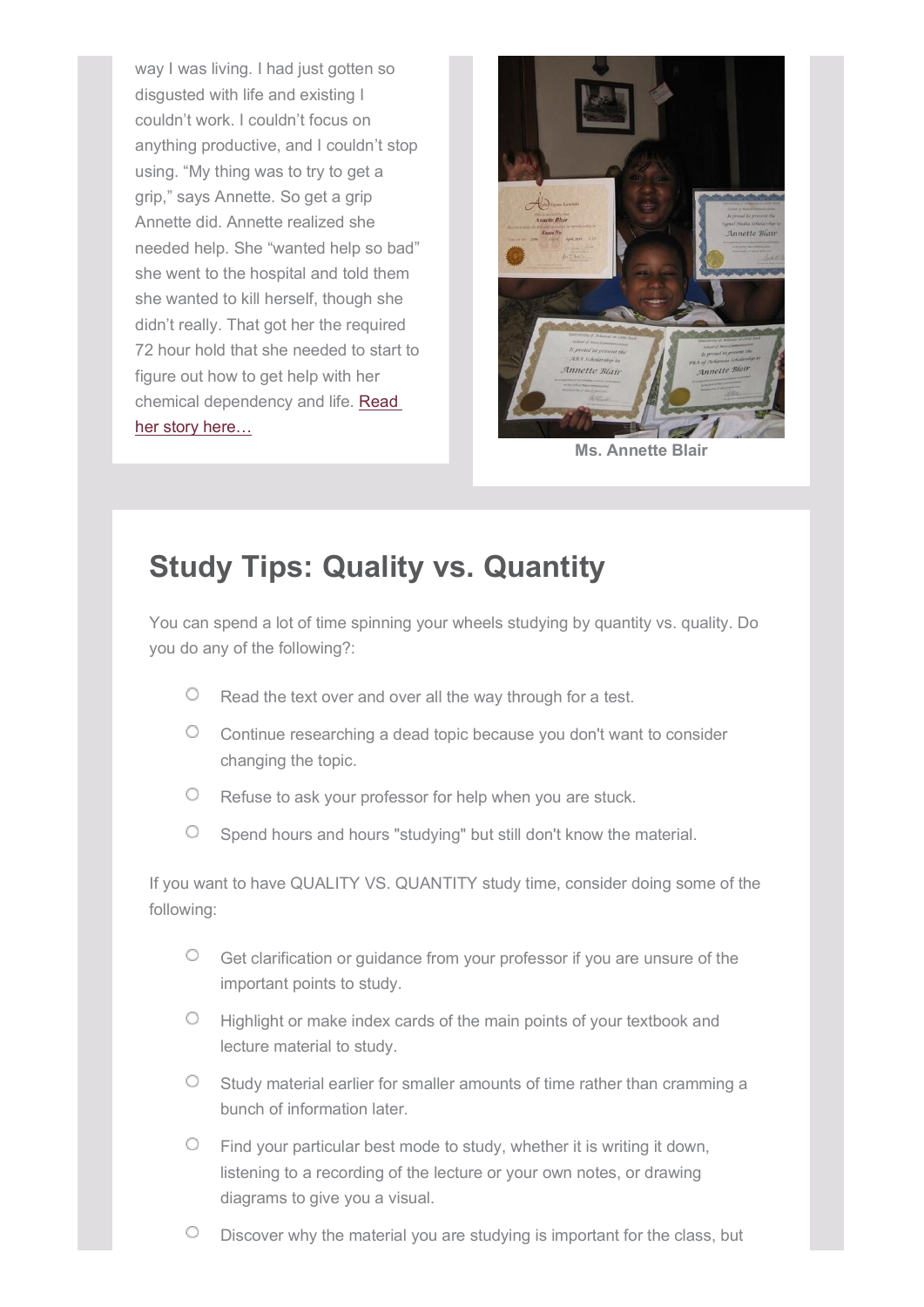more particularly as it relates to you. Association goes a long way in memorization.

- $\circ$  Keep a running list of quality research websites such as the **Ottenheimer** Library resources so you don't have to go Googling them again.
- Decide with your professor's help earlier rather than later to change the topic of your project if you are having a hard time finding supporting resources. And consider using a topic you found along the way that did have a good amount of supporting resources.
- $\circ$  Set your timer! Study without distractions (no music, TV, cell phone etc...) for 30 minutes and then take a break. You will learn more and retain more in 30 minutes of engaged studying than you will in 2 hours of distracted, disengaged studying.

# **More Study Tips: The Hunchback of UALR**

You hunch over your books or computer, studying hard for your exam, and it is painful. No, it isn't just that the material you are studying is difficult. You actually have an ache or pain in your neck or back. If you are looking down at your work with you chin almost to your chest, your 12 pound head is exerting 60 pounds of force through your neck and spine. Think what carrying 60 pounds of textbooks on your neck would do. It is no wonder that the number two complaint to doctors is neck and back pains. Even if you don't feel it now, the accumulation over time between school and work can escalate to an injury and not just an ache. Courtesy of physical therapist Chad Womack of Associates Physical Therapy, here are a couple of ways to nip neck and back problems in the bud:

- $\circ$ Occasionally sit up straight, arching your back, from your waist to your shoulders, back, alternating with a little slouch.
- $\degree$  Every one to two hours get up and move around, bending backward to counteract your hunching forward.
- O Cccasionally do a set of exercises where you face straight ahead and pull your chin straight back as if shutting a drawer.

*Don't wait until you hurt.* Be proactive. Leave the painful part of study and work to the material itself.

> **Professional organizations** are amazing resources for keeping current in your field, professional publications, education and service opportunities, scholarships,